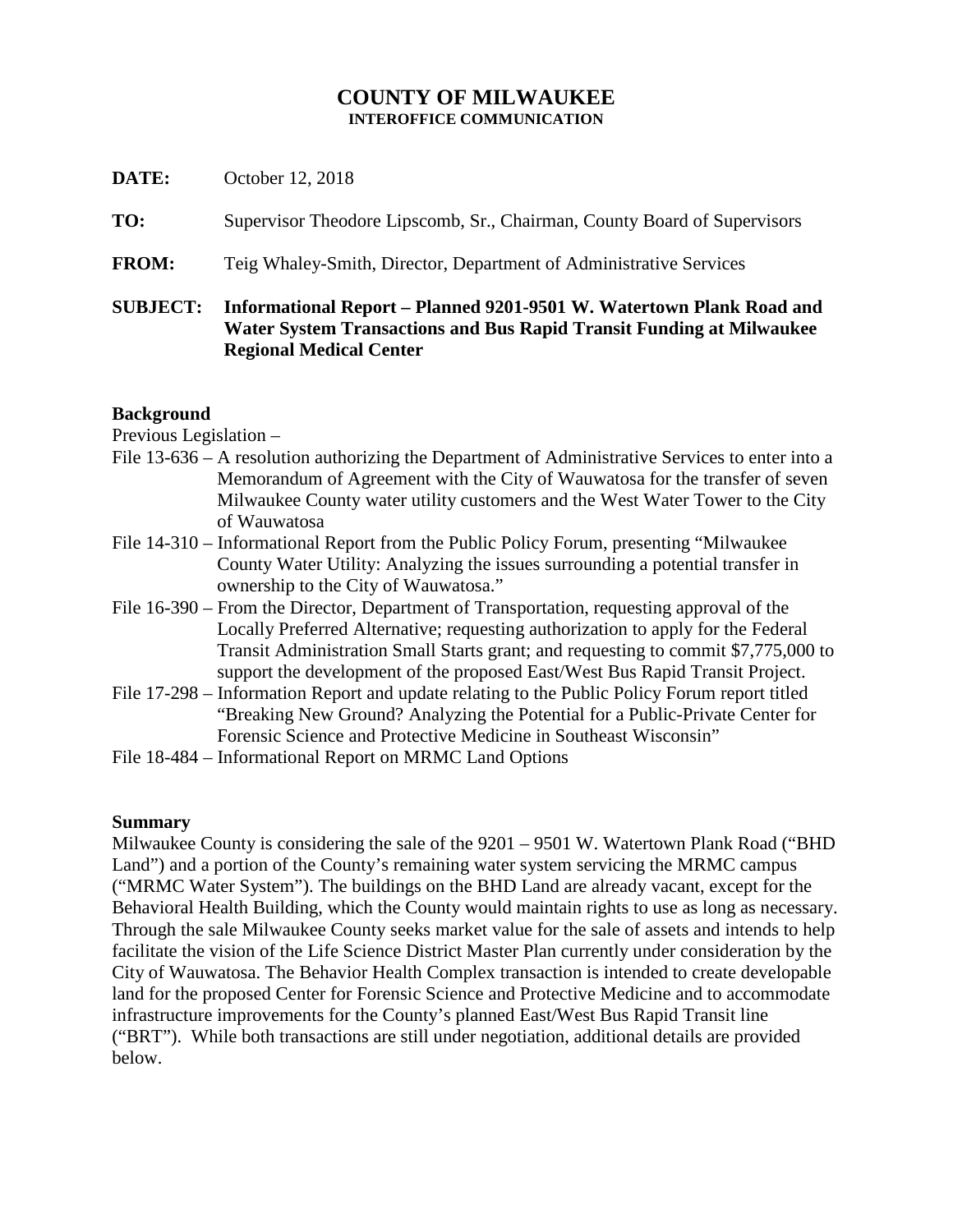# **Behavioral Health Complex and BRT Funding**

The Department of Administrative Services is negotiating the sale of the BHD Land to members of the Milwaukee Regional Medical Center (MRMC). The buildings on site have met the end of their usual life, no longer serving the County as they were intended to when they were built, and would require significant investment to update or re-purpose. The MRMC members lease or own the adjacent land and the land is zoned for medical use.

The former Children's Adolescent Treatment Center ("CATC" or "9501") and Day Hospital ("9201") buildings have been decommissioned as part of the County's effort to reduce the County's administrative footprint by over 1,000,000 square feet. The Behavior Health Building ("9455") is already underutilized because of its massive size and will further diminish in need as the Milwaukee County Mental Health Board has approved a contract with Universal Health Services ("UHS") to provide mental health services at a privately constructed location elsewhere in the County. The Behavioral Health Division (BHD) intends to move all operations out of the Behavioral Health Building by June of 2021, by which time UHS will be prepared to serve patients elsewhere.

In considering the sale of BHD Land, Milwaukee County intends to help advance the Life Science District Master Plan prepared by the City of Wauwatosa. The plan calls for a campus like environment to support the growth of the MRMC and its existing medical and research uses. The western portion of the campus including BHD Land provides "a unique opportunity for bold, dynamic, iconic buildings visible from the freeway comparable to other nationally prominent academic medical centers." The plan also calls for a large community plaza and incorporating Bus Rapid Transit (BRT) to provide transportation choices and reduce the use of single occupancy vehicles to the campus. In addition to providing important medical services, the MRMC is a key economic driver in the region. Campus members employ more than 16,000 individuals and have a combined annual community benefit of \$410 million (City of Wauwatosa, Life Science District Master Plan).

Through the sale of the BHD lands to MRMC partners, Milwaukee County can fulfill several goals:

- Vacate underutilized buildings that are costly and inefficient to operate.
- Allow MRMC partners to control their own growth and further expand their investments in Milwaukee County thus increasing their quality of service and national prominence.
- Support development of a Bus Rapid Transit System connecting two economic engines of the region, downtown Milwaukee and the MRMC, and connecting thousands of individuals living the along the corridor to jobs (see File 16-390).
- Support development of a state of the art Center for Forensic Science and Protective Medicine (see below).
- Receive above fair market value for sale of the BHD lands.

An appraisal for the BHD Land assigned a value of \$190,821 per acre, bringing the gross appraised value to \$7,911,248. The buildings are of a deteriorated condition and architecture that we do not believe they can be repurposed for private use. The estimated demolition cost is \$13,425,300 bringing the total net appraised value to -\$5,514,052. As a term of the proposed sale, the county will not be required to demolish of any of the buildings on site. The MRMC partners will own and be responsible for the 9501 and 9201 buildings. Milwaukee County will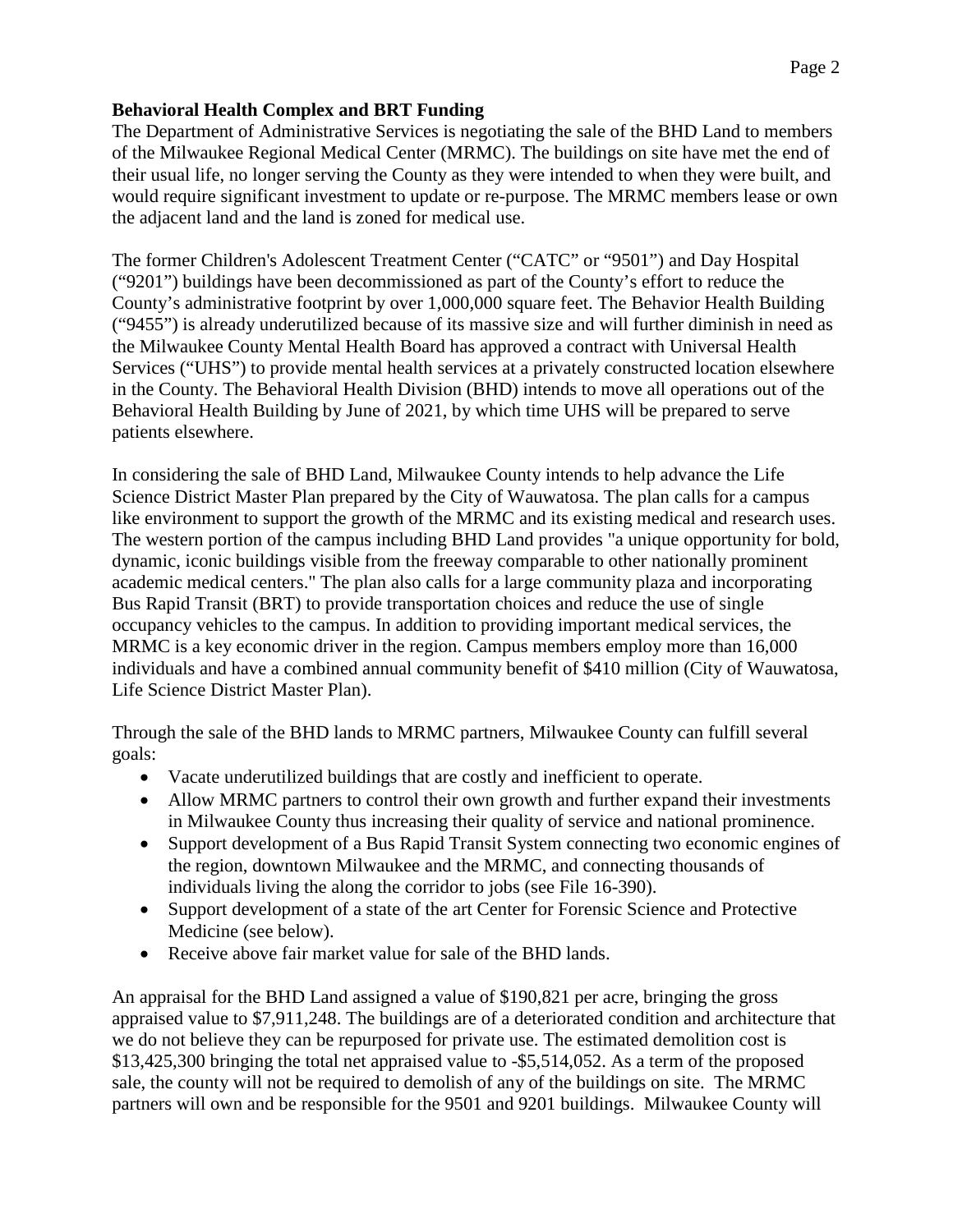maintain responsibility for the 9455 building, through BHD's continued use of the building. Once the space is vacated, the County will decommission the building, until such time as the MRMC Partners develop the site.

The buyer will take responsibility for constructing certain BRT infrastructure that aligns with the County's plans to service the campus. This includes the expansion and re-alignment of 92nd Street and Connell Avenue to provide dedicated lanes for the BRT to operate (Exhibit B). The expected cost of the BRT investment by MRMC is \$4,511,062. This investment by MRMC is viewed as mutually beneficial to the County and would be credited against the purchase price of the property. The buyer will also receive credit for approximately 5 acres of land associated with the County's portion of the planned Center for Forensic Science and Protective Medicine, bring the purchase price to an estimated, \$2,446,081.

The BRT investment would otherwise be a responsibility of the County, but is more easily facilitated by the buyer, as the MRMC and its partners make corresponding investments in infrastructure on campus. The Buyer will build the BRT infrastructure to the County's specifications.

If the County does not receive Federal Transit Administration Capital Assist Grant Program or approval alternative funding commitment by December 31, 2019, the buyer would not receive the credit.

Milwaukee County would continue to occupy the Behavioral Health Building with associated parking, until it has an alternate location for patient services through UHS, and separate administrative space.

### **Water System Transactions**

Milwaukee County currently owns the water system servicing the MRMC Campus and other properties in the area (see Exhibit C). The "Water System" includes infrastructure to deliver water to properties, as well as stormwater and sanitary sewer systems servicing the area. The County has entered discussions with both the City of Wauwatosa and the MRMC partners to sell the system. The Public Service Commission may play a role in any potential transfer.

Milwaukee County previously transferred the western portion of the County's water system to the City of Wauwatosa (see File 13-636). While transfer of the full system was long discussed, the 2013 transfer was expedited to accommodate the rebuilding of the Zoo Interchange by the State of Wisconsin. As noted in a 2014 Public Policy Forum Report on a potential transfer of the Water System to the City of Wauwatosa (see File 14-310), there are many complicating factors impacting sale of the system.

The MRMC partners would acquire the system at or near their property line and take responsibility for managing the system on Campus and at the MRMC Thermal Power Plant property. Then, Milwaukee county intends to transfer the remining parts of the system to Wauwatosa. The County considers the transactions to be separate and distinct, one not necessarily requiring the other to occur.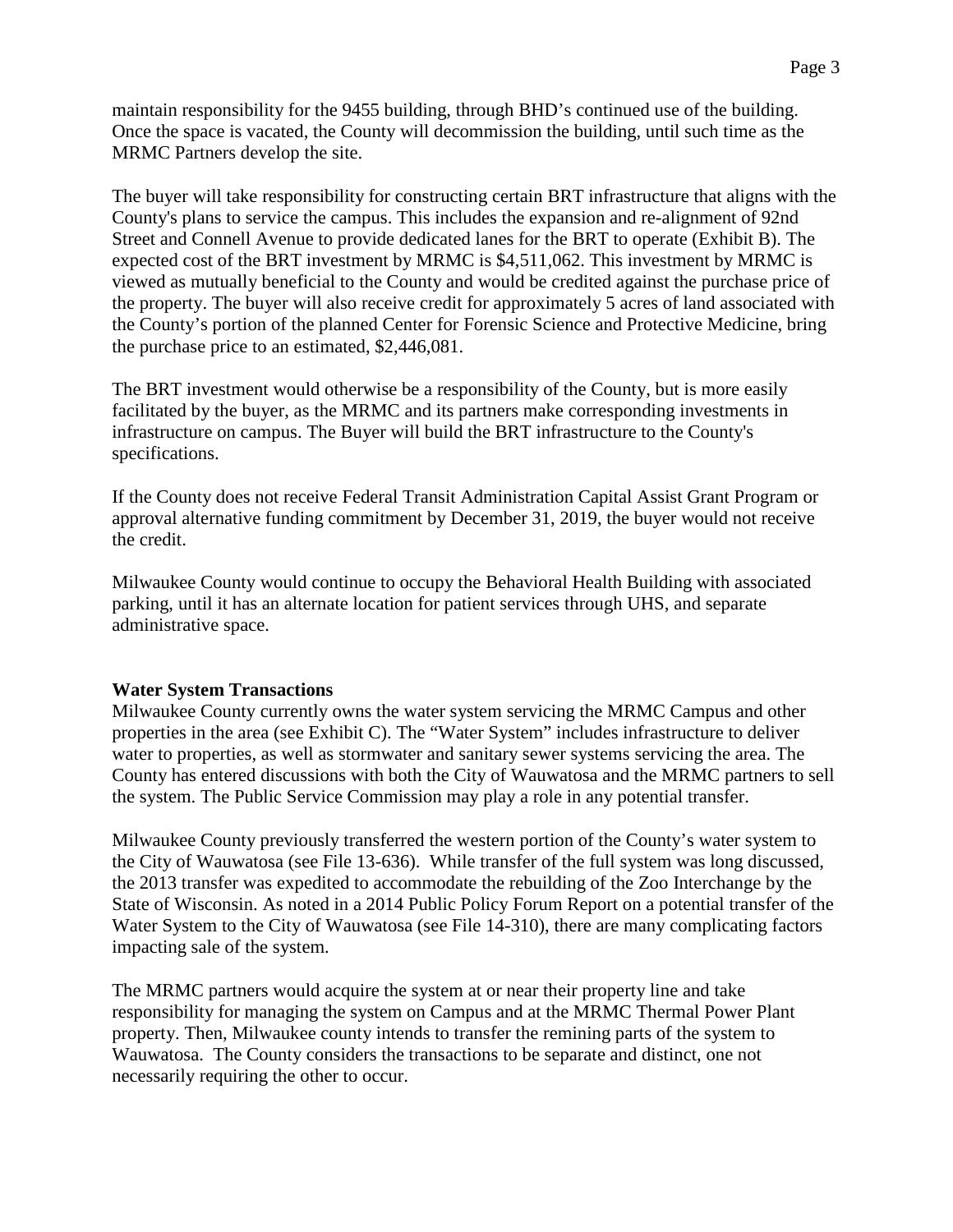Sale discussions with the MRMC partners are more advanced than those with the City. The MRMC partners have suggest their willingness to purchase the system is contingent on acquiring land currently leased and under option for purchase by the partners on campus. Sale of the water system to the MRMC partners could be completed in late 2018 or the first quarter of 2019.

Included in the sale would be stormwater management ponds on campus, the water spheroid on campus, the water tower north of Watertown Plank Rd. (East Tower) (with corresponding land easement or sale), sanitary sewer mains, and other associated assets. MRMC partners would also assume maintenance responsibility for the stormwater management pond north of Watertown Plank Road. Milwaukee County may retain and lease connection points of the water system to the MRMC partners to continue to facilitate water access and discharge agreements with Milwaukee Water Works and MMSD, respectively.

Both portions of the system would be sold for their depreciated Book Value. The City's portion being approximately \$1,356,000. MRMC's portion being approximately \$3,281,000. Water systems are paid for and maintained with direct service charges to customers. With these transaction, Milwaukee County will receive full value for its prior investments and no longer be responsible for operating the water system or billing customers. The City of Wauwatosa and MRMC partners (together the "buyers") will take over responsibility for future maintenance and operation of the system and will bill customers directly for services. These two sales would complete the disposition of all of Milwaukee County's water system operation responsibilities. The sales would also include stormwater and sanitary systems.

The water system is maintained by County employees and paid for with direct service charges to customers. Currently, the direct costs of maintenance include approximately 2.0 FTE County employees assigned to service the water system from the Department of Administrative Services – Facilities Management Division at an annual cost of \$148,000 to the County budget. The 2019 Recommended Budget includes a provision where these employees would not be laid off, but rather reassigned to other critical Milwaukee County Infrastructure and as a consequence paid for by tax levy. Disposal of the water system via the contemplated sales will also result in some indirect administrative savings to the County. Savings will be fully realized upon complete of both transactions.

Through the sale, Milwaukee County seeks to retain or receive market value for all existing sources of revenue associated with the water system. This includes continued billing of fire service charges billed to the MRMC Thermal Power Plant, Blood Center of Wisconsin and Curative Care Network. Milwaukee County also seeks to retain or receive market value for existing and potential future cell phone tower lease associated with the East Tower.

Through Milwaukee County's operation of the Water System, approximately \$600,000 has been complied in a Water Asset Reserve Account. These funds are collected from water customers with the intention the funds will be utilized to correct or invest in the system. As part of the transaction, Milwaukee County may apply these funds to improvements necessary to complete these transactions. This includes ensuring that all existing County customers continue to have access water and sewer services.